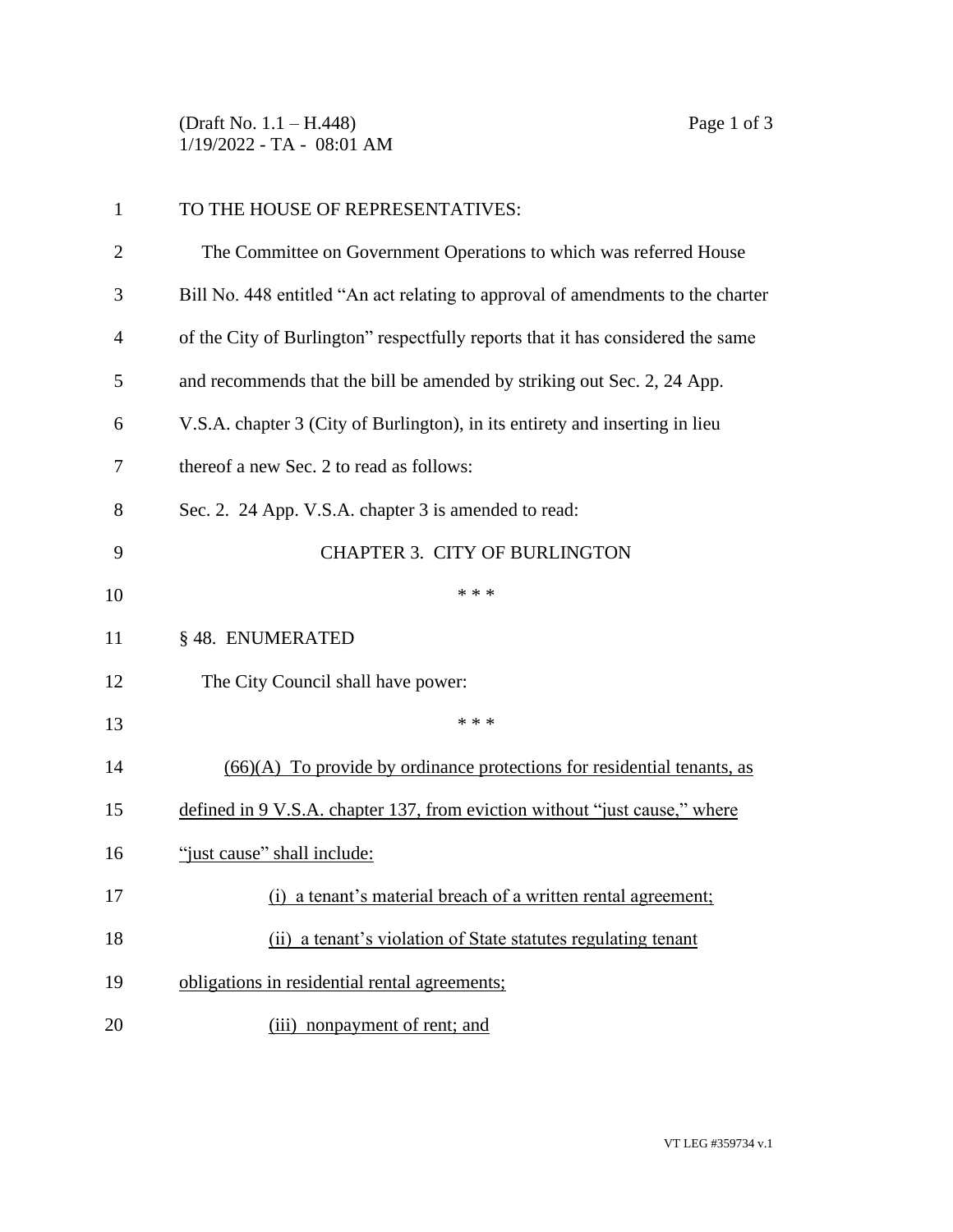## (Draft No. 1.1 – H.448) Page 2 of 3 1/19/2022 - TA - 08:01 AM

| $\mathbf{1}$   | (iv) a tenant's failure to accept written, reasonable, good faith                |
|----------------|----------------------------------------------------------------------------------|
| $\overline{2}$ | renewal terms.                                                                   |
| 3              | (B) The ordinance shall exclude from "just cause" the expiration of a            |
| $\overline{4}$ | rental agreement as the sole grounds for termination of tenancy. In addition to  |
| 5              | the exemptions in 9 V.S.A. chapter 137, the ordinance shall exempt from this     |
| 6              | provision, subject to mitigation provisions, sublets and in-unit rentals as well |
| 7              | as the following properties, but not limited to:                                 |
| 8              | (i) owner-occupied duplexes and triplexes;                                       |
| 9              | (ii) those being withdrawn from the rental market, including                     |
| 10             | properties to be occupied by the owner or an immediate family member as a        |
| 11             | primary residence; and                                                           |
| 12             | (iii) those in need of substantial renovations that preclude                     |
| 13             | occupancy.                                                                       |
| 14             | (C) The ordinance shall include provisions that:                                 |
| 15             | (i) mitigate potential negative impacts on tenants and property                  |
| 16             | owners, including requirements of adequate notice and reasonable relocation      |
| 17             | expenses;                                                                        |
| 18             | (ii) provide for a reasonable probationary period after initial                  |
| 19             | <u>occupancy; and</u>                                                            |